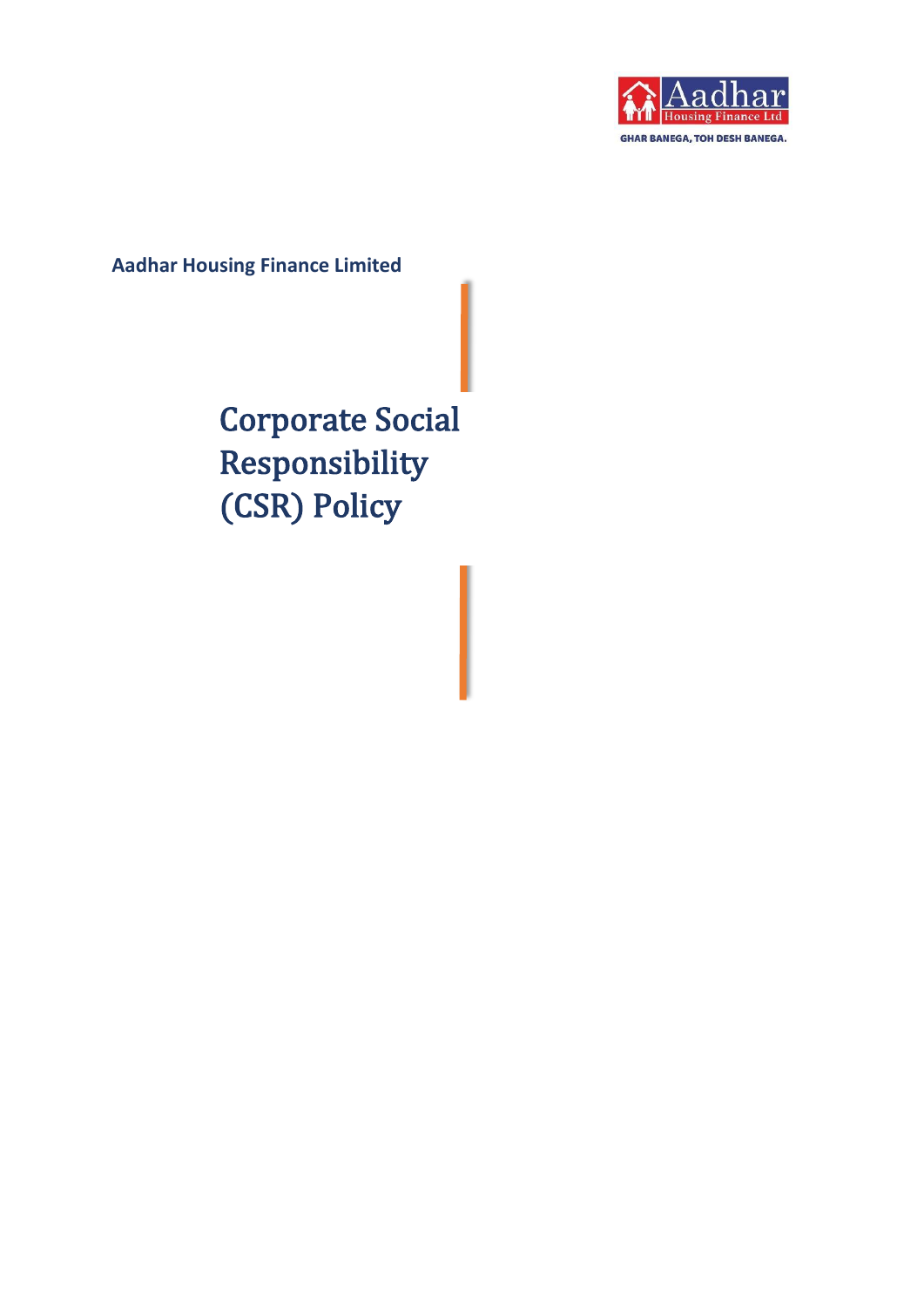

## Table of Contents

|                |                   | Document particulars & change history                        | 2              |  |
|----------------|-------------------|--------------------------------------------------------------|----------------|--|
|                | Change history    |                                                              | $\overline{2}$ |  |
| 1.             | <b>Purpose</b>    |                                                              | 3              |  |
| 2.             |                   | <b>Scope &amp; Coverage</b>                                  | 3              |  |
| 3.             |                   | <b>Definitions</b>                                           | 3              |  |
| 4.             |                   | <b>Policy Frame work and details</b>                         | 5              |  |
|                | 4.1               | <b>Vision and Mission</b>                                    | 5              |  |
|                | 4.2               | <b>Corporate Social Responsibility Committee</b>             | 5              |  |
|                | 4.2.1             | <b>Composition of CSR Committee</b>                          | 5              |  |
|                | 4.2.2             | <b>CSR Executive Committee</b>                               | 5              |  |
|                | 4.2.3             | <b>Terms of Reference</b>                                    | 6              |  |
|                | 4.4               | <b>Board of Directors and their Role in CSR</b>              | 6              |  |
|                | 4.5               | Identification & Implementation of projects to be undertaken | $\overline{7}$ |  |
|                | 4.6               | <b>Corporate Social Responsibility (CSR) Spent</b>           | $\overline{7}$ |  |
|                | 4.7               | Transfer of unspent amount to unspent CSR Account            | 8              |  |
|                | 4.8               | <b>Execution of CSR activities</b>                           | 8              |  |
|                | 4.8.1             | <b>Identification of Priority Areas</b>                      | 8              |  |
|                | 4.9               | <b>Reporting</b>                                             | 10             |  |
|                | 4.10              | <b>Monitoring mechanism</b>                                  | 10             |  |
| 5              |                   | <b>General Terms &amp; Conditions</b>                        | 11             |  |
| 6              |                   | <b>Responsibility / Decision Matrix</b>                      |                |  |
| $\overline{ }$ | <b>Exceptions</b> |                                                              |                |  |
| 8              | <b>References</b> |                                                              |                |  |
| 9              |                   | <b>Annexures</b>                                             | 11             |  |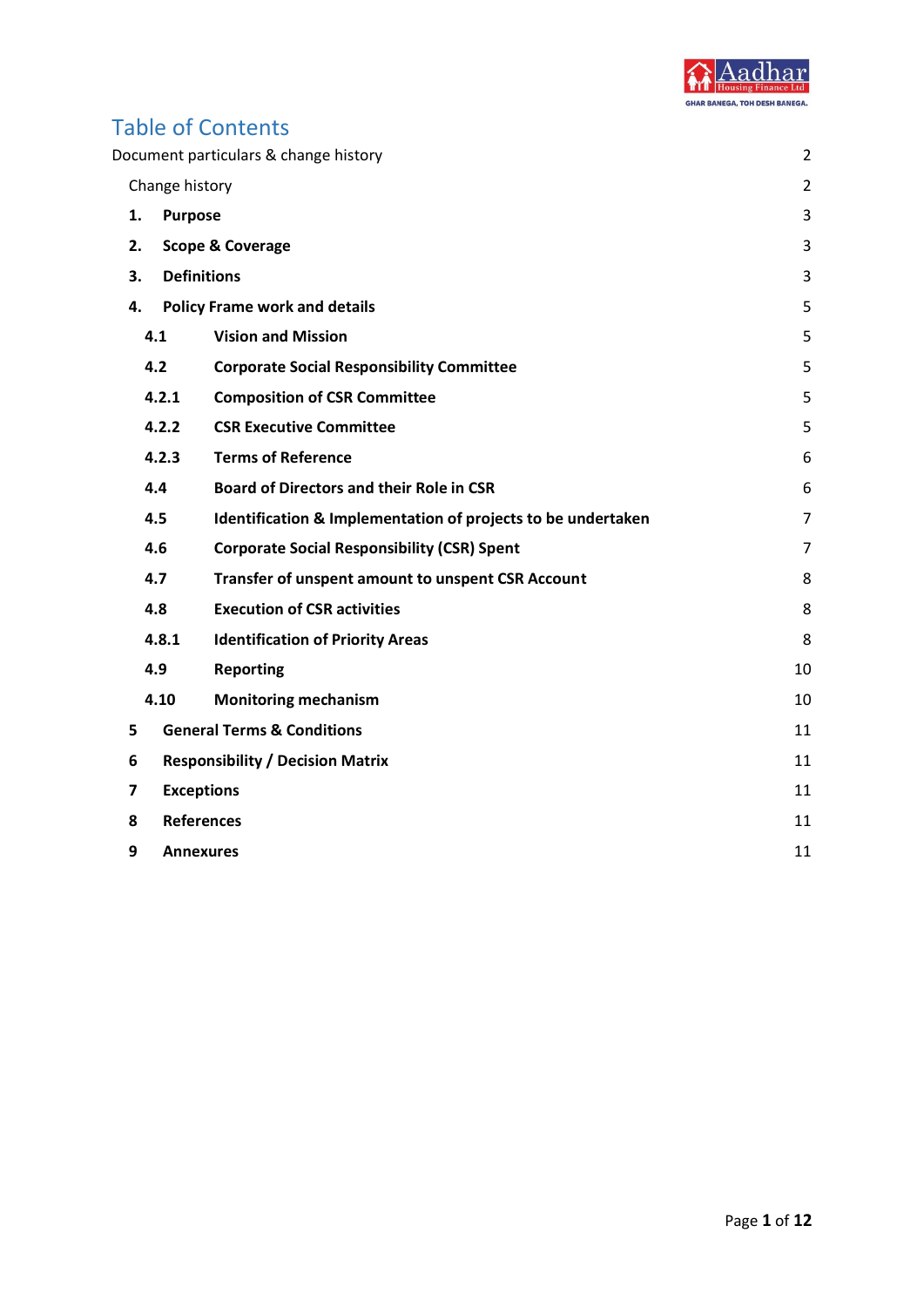

| DOCUMPHIC Dal ticulars & Change History |                             |         |         |                |         |       |
|-----------------------------------------|-----------------------------|---------|---------|----------------|---------|-------|
| Document   Title                        |                             | Doc ID: | Status: | l Effective    | Version | Pages |
| Type                                    |                             |         |         | Date           |         |       |
| Board                                   | Social   AHFL-<br>Corporate |         | Active  | 28 April, 2014 | 1.3     | 11    |
|                                         | Responsibility (CSR)        | PDIS-   |         |                |         |       |
|                                         | Policy                      | 019     |         |                |         |       |

# <span id="page-2-0"></span>Document particulars & change history

# <span id="page-2-1"></span>Change history

| Owner             | Change / Version    | Approvals          | Date<br>0f       | Date of effect of |
|-------------------|---------------------|--------------------|------------------|-------------------|
|                   |                     |                    | Change           | change            |
| HR Department $-$ | Version $1.0 - New$ | of<br><b>Board</b> | 28 April, 2014   | 28 April, 2014    |
| <b>CSR Team</b>   | Policy introduced   | <b>Directors</b>   |                  |                   |
|                   | Version 1.1-        |                    | 30 April, 2019   | 30 April, 2019    |
|                   | Amended policy      |                    |                  |                   |
|                   | Version 1.2-        |                    | 18 August, 2020  | 01 April 2020     |
|                   | Amended policy      |                    |                  |                   |
|                   | Version 1.3-        |                    | 28 May, 2021     | 28 May, 2021      |
|                   | Amended policy      |                    |                  |                   |
|                   | Version 1.4-        |                    | September,<br>22 | 22<br>September,  |
|                   | Amended policy *    |                    | 2021             | 2021              |

\* *this document*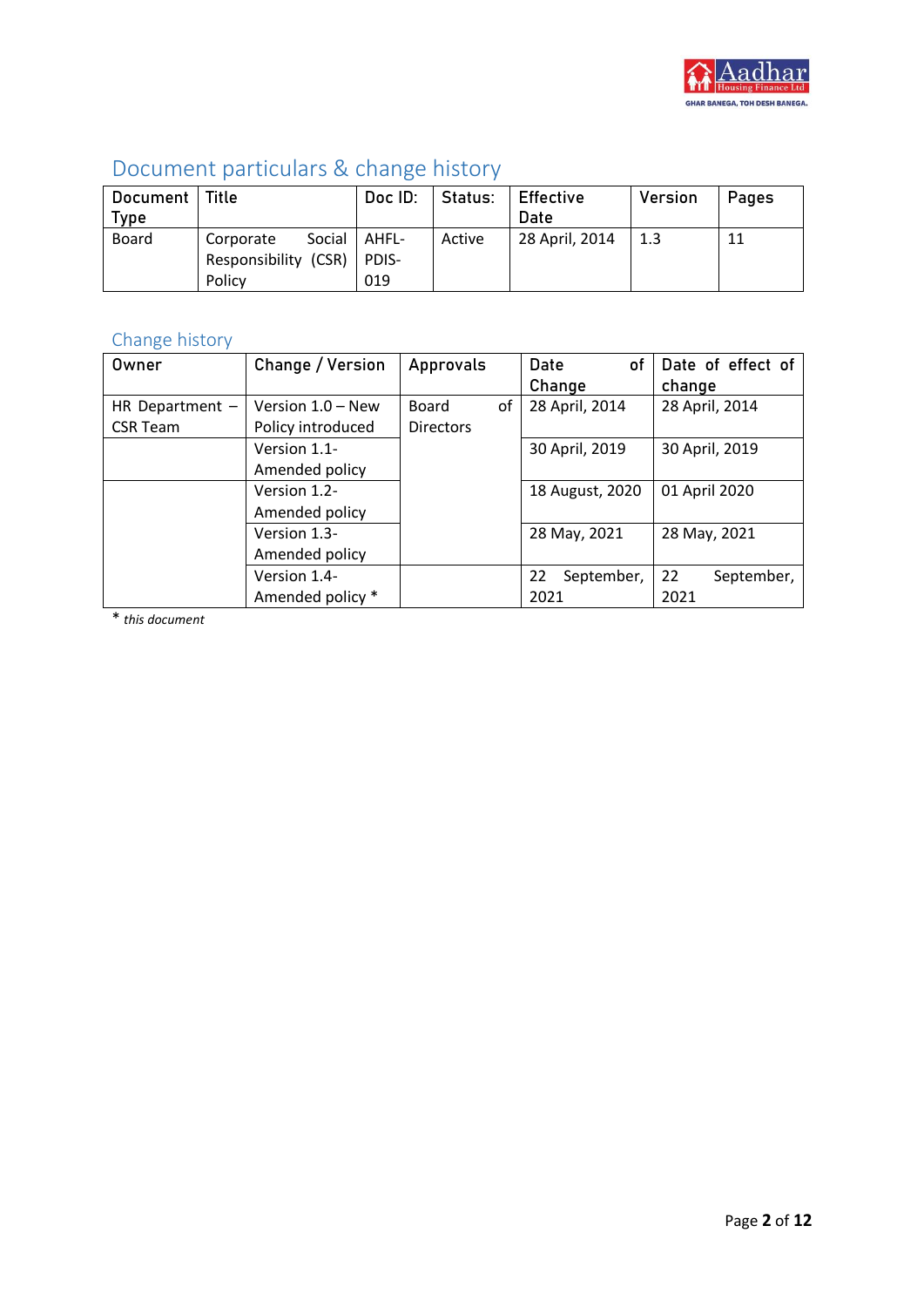

## <span id="page-3-0"></span>1. Purpose

Our Company believes that for a sustained economic performance, we must take up environmental and social stewardship for a holistic business growth. We intend to undertake the CSR activities strategically, systematically and more thoughtfully and to move from institutional building to community development through our various CSR programs and projects.

This policy, which encompasses the company's philosophy for delineating its responsibility as a corporate citizen, lays down the guidelines and mechanism for undertaking socially useful programmes for welfare & sustainable development of the community at large, is titled as **"Aadhar Housing Finance Ltd. - CSR Policy"**

## <span id="page-3-1"></span>2. Scope & Coverage

This policy is applicable to all employees (full time, part time, trainees, contract based) of AHFL.

## <span id="page-3-2"></span>3. Definitions

**Act**: Means the Companies Act, 2013 (The Companies Act 2013 is an Act of the Parliament of India on Indian company law which regulates incorporation of a company, responsibilities of a company, directors, dissolution of a company).

**Corporate Social Responsibility (CSR)**: Means and includes one or more activities which is in conformity with Section 135 of the Companies Act, 2013 read with Companies (Corporate Social Responsibility Policy) Rules, 2014 and Schedule VII of the Companies Act, 2013 as amended from time to time, enumerated below:

- Eradicating hunger, poverty and malnutrition, promoting health care including preventive health care and sanitation including contribution to the Swach Bharat Kosh set-up by the Central Government for the promotion of sanitation and making available safe drinking water.
- Promoting education, including special education and employment and enhancing vocation skills especially among children, women, elderly and the differently abled and livelihood enhancement projects
- Promoting gender equality, empowering women, setting up homes and hostels for women and orphans; setting up old age homes, day care centres and such other facilities for senior citizens and measures for reducing inequalities faced by socially and economically backward groups
- Ensuring environmental sustainability, ecological balance, protection of flora and fauna, animal welfare, agroforestry, conservation of natural resources and maintaining quality of soil, air and water including contribution to the Clean Ganga Fund set-up by the Central Government for rejuvenation of river Ganga.
- Protection of national heritage, art and culture including restoration of buildings and sites of historical importance and works of art; setting up public libraries; promotion and development of traditional arts and handicrafts.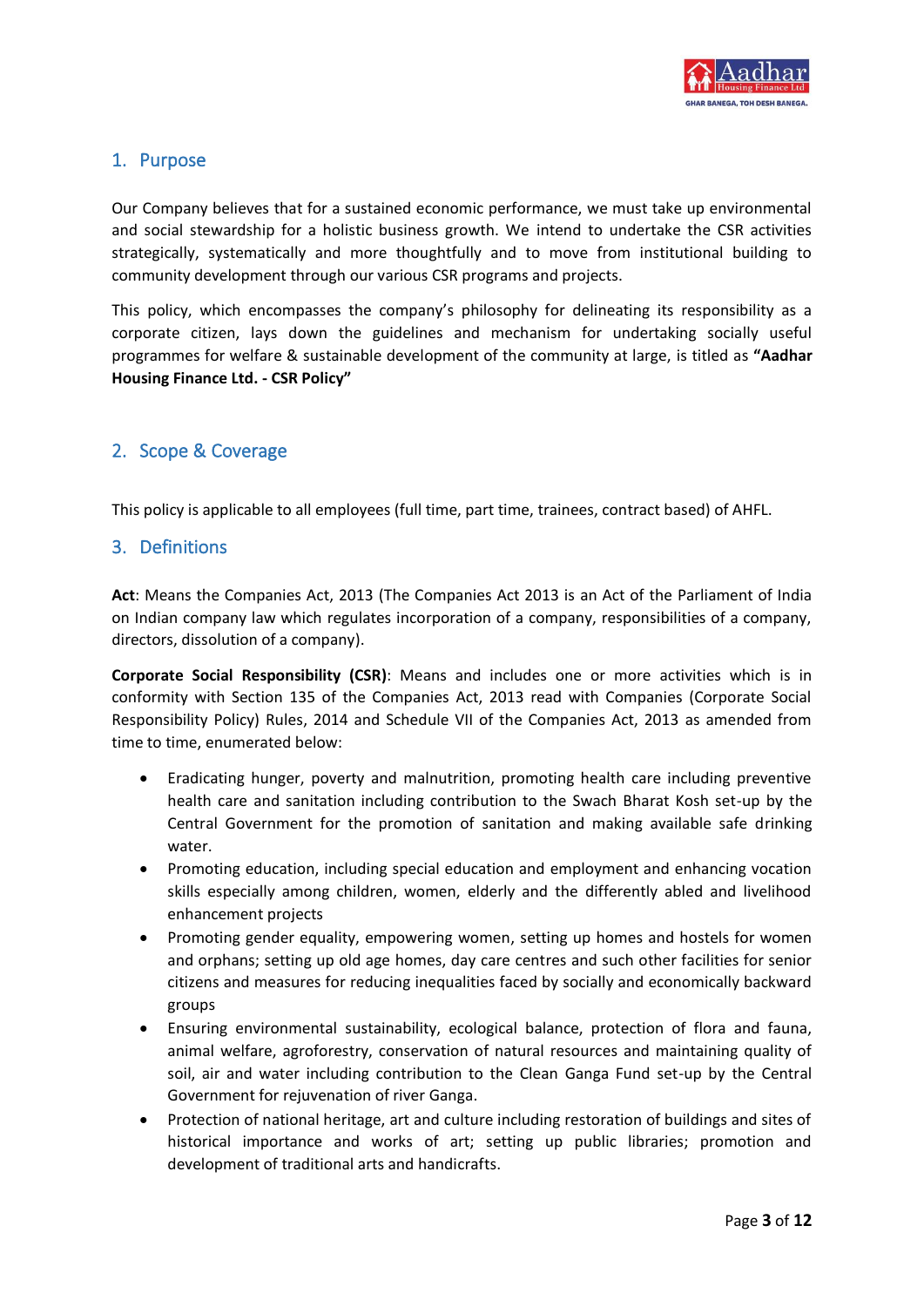

- Measures for the benefit of armed forces veterans, war widows and their dependents.
- Training to promote rural sports, nationally recognized sports, Paralympic sports and Olympic sports
- Contribution to the Prime Minister's National Relief Fund or Prime Minister's Citizen Assistance and Relief in Emergency Situations Fund (PM CARES Fund) or any other fund set up by the Central Government for socio-economic development and relief and welfare of the Scheduled Castes, the Scheduled Tribes, other backward classes, minorities and women;
- Contribution to incubators or research and development projects in the field of science, technology, engineering and medicine, funded by the Central Government or State Government or Public Sector Undertaking or any agency of the Central Government or State Government; and
- Contributions to public funded Universities; Indian Institute of Technology (IITs); National Laboratories and autonomous bodies established under Department of Atomic Energy (DAE); Department of Biotechnology (DBT); Department of Science and Technology (DST); Department of Pharmaceuticals; Ministry of Ayurveda, Yoga and Naturopathy, Unani, Siddha and Homoeopathy (AYUSH); Ministry of Electronics and Information Technology and other bodies, namely Defence Research and Development Organisation (DRDO); Indian Council of Agricultural Research (ICAR); Indian Council of Medical Research (ICMR) and Council of Scientific and Industrial Research (CSIR), engaged in conducting research in science, technology, engineering and medicine aimed at promoting Sustainable Development Goals (SDGs)
- Rural development projects
- Slum area development

*Explanation. - For the purposes of this item, the term `slum area' shall mean any area declared as such by the Central Government or any State Government or any other competent authority under any law for the time being in force.*

• Disaster management, including relief, rehabilitation and reconstruction activities

**CSR Committee**: Means the **Corporate Social Responsibility (CSR) Committee** constituted/reconstituted by the Board from time to time in terms of the requirements of *section 135 of the Companies Act, 2013* read with the rules thereunder and other applicable provisions of the Act.

**Net profit**: Means the net profit of a company determined as per provisions of section 135, read with the rules made thereunder and other applicable provisions of the Companies Act, 2013 as the time being in force, but shall not include the followings, namely:

- a) Any profit arising from any overseas branch or branches of the Company, whether operated as a separate company or otherwise, and
- b) Any dividend received from other companies in India, which are covered under and complying with the provisions of section 135 of the Companies Act.

**Ongoing Project**: means a multi-year project undertaken by a Company in fulfilment of its CSR obligation having timelines not exceeding three years excluding the financial year in which it was commenced, and shall include such project that was initially not approved as a multi-year project but whose duration has been extended beyond one year by the board based on reasonable justification.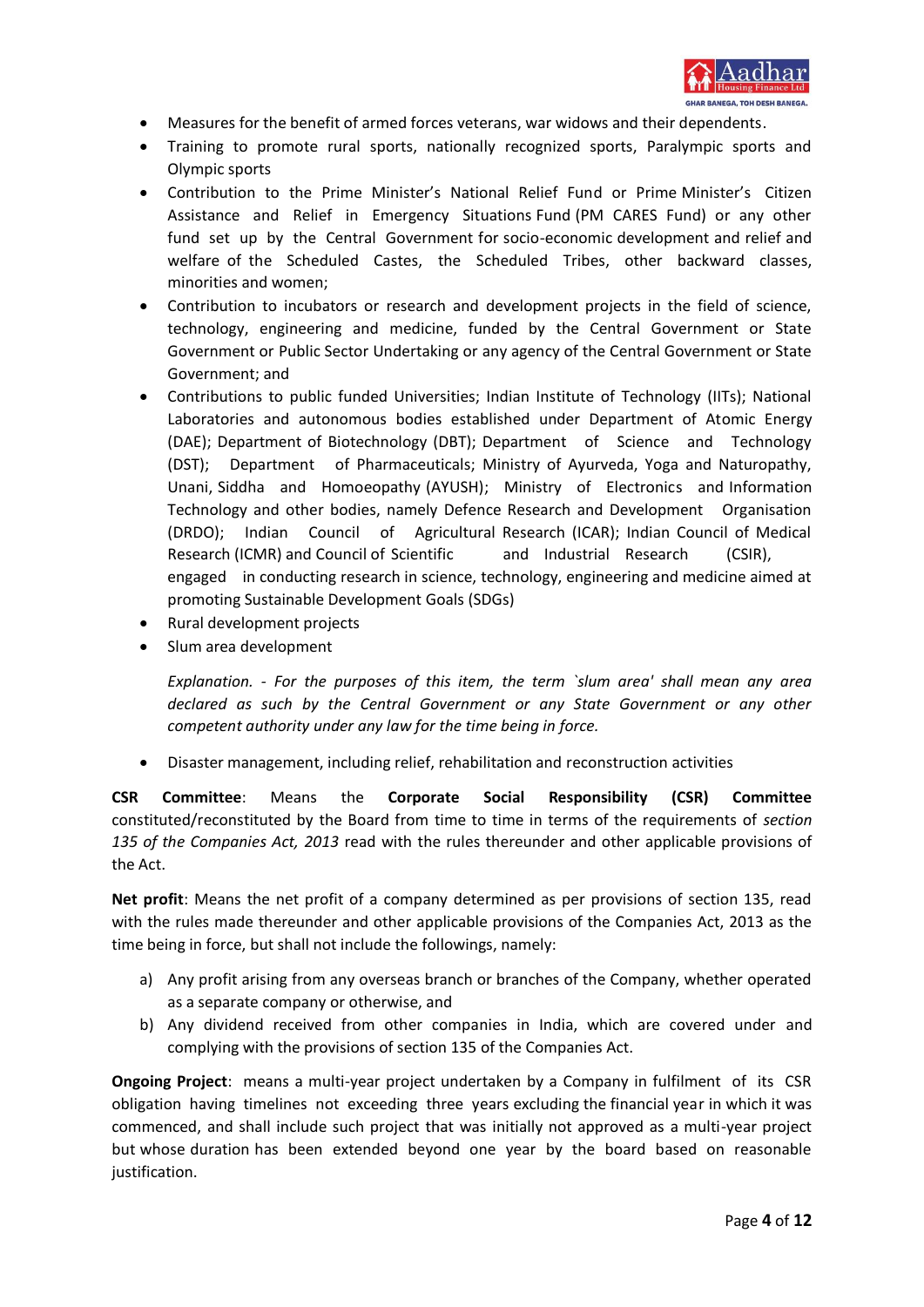

**Public Authority:** means 'Public Authority' as defined in clause (h) of section 2 of the Right To Information Act (RTI), 2005 (22 of 2005).

## <span id="page-5-1"></span><span id="page-5-0"></span>4. Policy Frame work and details

## 4.1 Vision and Mission

This policy aims to ensure that the Company as a socially responsible corporate entity contributes to the society at large.

- To actively engage in philanthropic programs in an effort to promote the enrichment of the society
- AFHL aims to focus on **supporting underserved communities** through H**ealthcare** and E**ducation** focused CSR projects and interventions.

Projects that support and provide better access to healthcare and education facilities would be the key focus areas for AHFL for FY 2021-22. In addition, AHFL also aims to execute interventions that provide support during local and national contingencies/ or emergencies such as floods, droughts, pandemic support, etc.

## <span id="page-5-2"></span>4.2 Corporate Social Responsibility Committee

#### 4.2.1 Composition of CSR Committee

<span id="page-5-3"></span>The Composition of the CSR Committee shall be as per provisions of *Section 135 of Companies Act, 2013*, read with the rules made thereunder, as notified/amended from time to time.

The CSR Committee members appointed by the Board are:

| Sr. No. | <b>Name</b>                                        | <b>Position</b> |
|---------|----------------------------------------------------|-----------------|
|         | Dr. Nivedita Haran (Independent Director)          | Chairperson     |
|         | Mr. Mukesh Mehta (Non-Executive Director-Nominee)  | Member          |
| 3       | Mr. Deo Shankar Tripathi (Managing Director & CEO) | Member          |

The Company Secretary shall de-facto act as a Secretary to the CSR Committee. The meetings of the CSR Committee shall be held as and when required.

#### 4.2.2 CSR Executive Committee

<span id="page-5-4"></span>The Board CSR Committee shall be assisted by an Executive Committee consisting of the following members:

| Sr. No         | <b>Name</b>                                     | <b>Position</b> |
|----------------|-------------------------------------------------|-----------------|
| 1              | Mr. Rishi Anand - Chief Business Officer        | Chairperson     |
| $\overline{2}$ | Mr. Rajesh Viswanathan- Chief Financial Officer | Member          |
| 3              | Mr. Hrishikesh Jha (Chief People Officer)       | Member          |
| 4              | Mr. Nirav Shah (Chief Risk Officer)             | Member          |
| 5              | Mr. Sreekanth V N (Company Secretary)           | Member          |

The responsibility of the Management Committee shall include the following: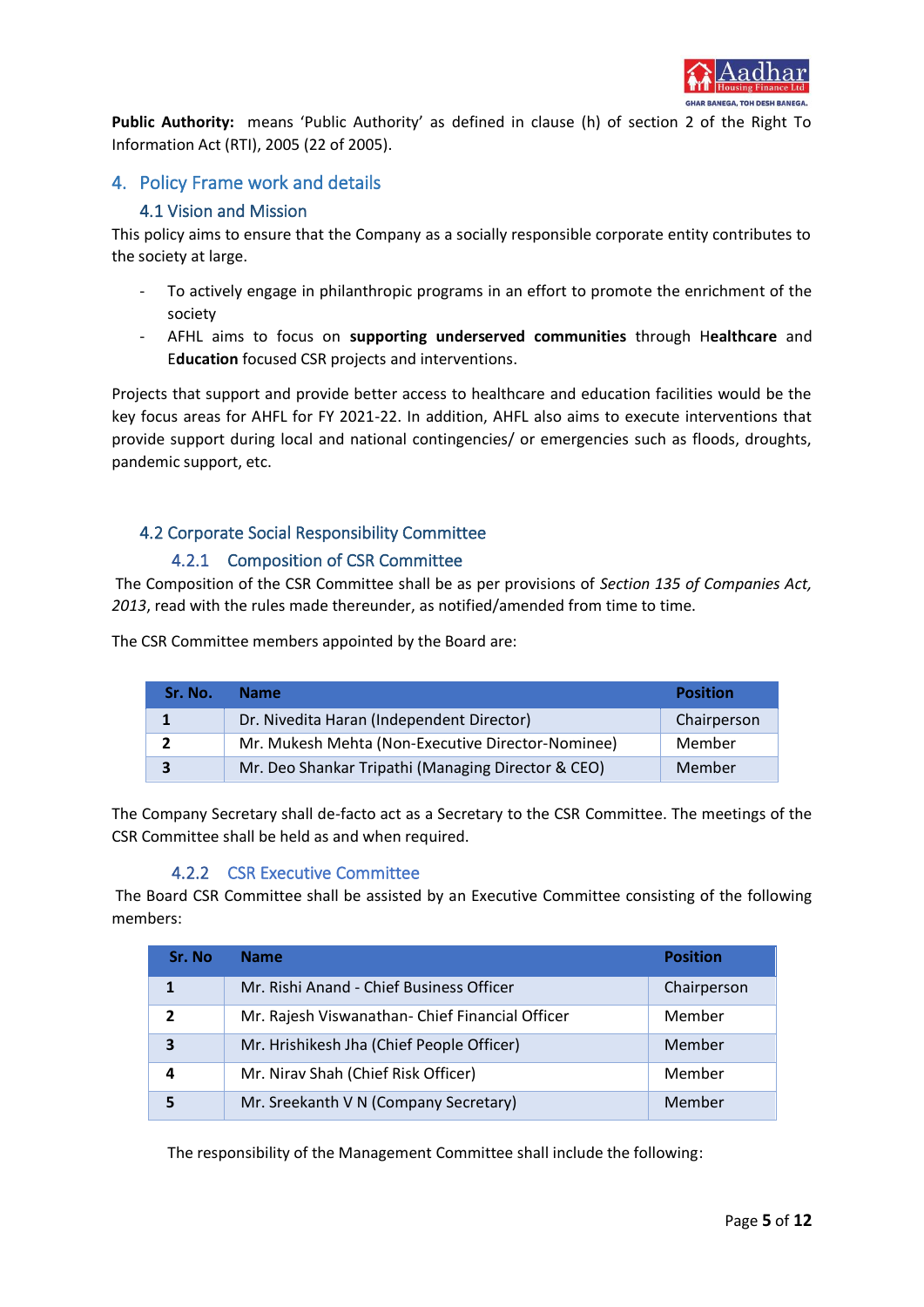

- To evaluate proposals for spends and investments under the CSR agenda before seeking approval from the Board Level CSR Committee.
- To oversee and monitor the day-to-day operations of the CSR agenda of the company.
- To keep the Board CSR Committee informed and updated on the execution of approved projects and CSR commitments and also address any queries in this regard.

### 4.2.3 Terms of Reference

- <span id="page-6-0"></span>(i) To establish and review corporate social responsibility policy.
- (ii) To identify, segment and recommend the CSR projects/programs/activities to the Board of Directors.
- (iii) To recommend the amount of expenditure to be incurred on the activities as identified for CSR by the company.
- (iv) To oversee the implementation of corporate social responsibility projects/programs/activities.
- (v) To review the annual budgets/expenditure with respect to corporate social responsibility programs.
- (vi) To work with the management to establish and develop the company's strategic framework and objectives with respect to corporate social responsibility matters.
- (vii) To receive reports on the company's corporate social responsibility programs/projects/activities.
- (viii) To establish and review the implementation mechanism for the CSR programs/projects/activities undertaken by the company.
- (ix) To establish and review the monitoring mechanism of CSR projects/programs/activities.
- (x) To review the CSR initiatives and programs/projects/activities undertaken during the year.
- (xi) To review the company's disclosure relating to corporate social responsibility matters in accordance with the requirements of the regulatory provisions.
- (xii) To obtain legal or other independent professional advice/assistance.
- (xiii) To form and delegate authority to any sub-committee or employee(s) of the company or one or more members of the committee.

#### 4.4 Board of Directors and their Role in CSR

- <span id="page-6-1"></span>a) To approve the activities to be undertaken as per the CSR Policy proposed/ recommended by the CSR Committee.
- b) To ensure the programs/projects/activities undertaken by the Company are in line with the activities as listed in this policy.
- c) To ensure that the Company spends, every financial year, at least two percent of the average net profits of the Company made during the preceding three financial years as prescribed under the Companies Act, 2013 towards CSR initiatives and ensure that in case the prescribed amount could not be spent on CSR Activities, the reason for not spending full amount to be disclosed in the Boards' Report.
- d) To ensure that the Boards' Report of the Company includes an annual report on CSR as specified under the Companies (Corporate Social Responsibility Policy) Rules, 2014.
- e) The Board of Directors of the Company shall have the authority to reconstitute the CSR Committee and to revise/amend the terms of reference of the CSR Committee, as may be required.
	- f) The Board of Directors of the Company shall satisfy itself that the funds so disbursed under CSR policy have been utilized for the purposes and in the manner as approved by it and the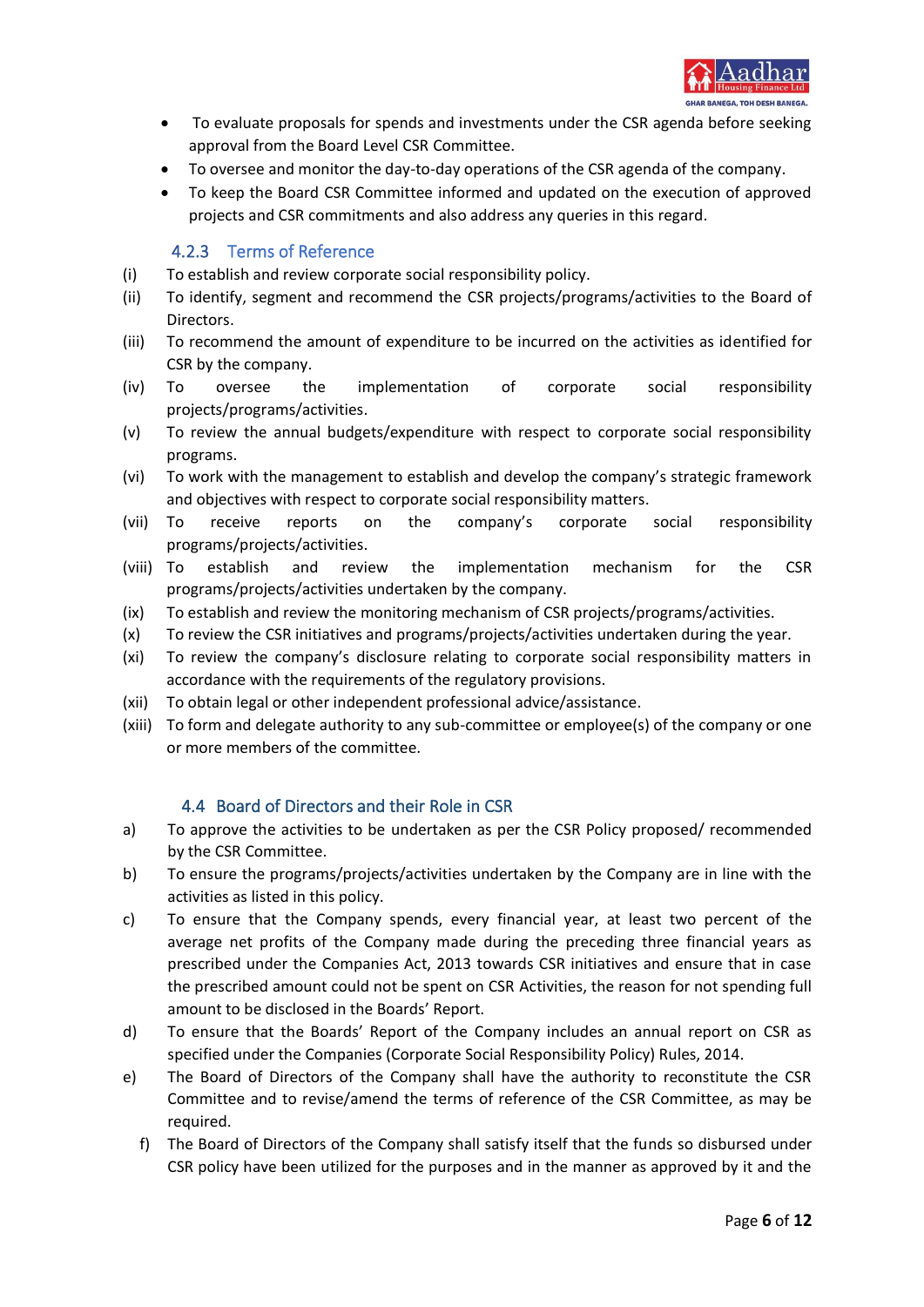

Chief Financial Officer or the person responsible for financial management shall certify to the effect.

g) In case of ongoing project, the Board of Directors of the Company shall monitor the implementation of the project with reference to the approved timelines and year-wise allocation and shall be competent to make modifications, if any, for smooth implementation of the project within the overall permissible time period.

## 4.5 Identification & Implementation of projects to be undertaken

- <span id="page-7-0"></span>a) Specific Programs/projects/activities shall be identified by the CSR Committee.
- b) Post identification of potential areas/projects/activities/programs, CSR Committee to ensure adequate due diligence of the proposed activities to be undertaken
- c) Recommend the CSR Budget and ensure spending of the allocated funds.
- d) Spend the allocated CSR amount on the CSR activities once it is approved by the Board of Directors of the Company in accordance with the Act and the CSR Rules.
	- e) In case of programs/projects/activities that are undertaken through an outside entity, due diligence of the implementation partner/agency along with the details relating to competence, track record, management, creditability and their reports/certificates shall form part of the supporting documents of the project report for the activities undertaken, which shall be placed before the CSR Committee/Board as required under section 135 of the Companies Act, 2013 and Companies (Corporate Social Responsibility Policy) Rules, 2014, as amended from time to time.
- f) The Board of Directors shall review, consider and post considering the recommendations of the CSR Committee approve the identified programs/projects/activities.
- g) The CSR Committee shall regularly monitor the implementation process of the identified projects/programs/activities undertaken by the Company and update the Board on the same at regular intervals.

## 4.6 Corporate Social Responsibility (CSR) Spent

<span id="page-7-1"></span>In accordance with the provisions of *Section 135 of the Companies Act, 2013*, the Company is required to spend **at least 2%** of its **average net profits** of the company made during T**hree immediately preceding financial years**, towards CSR programs/projects/activities and ensure that in case the prescribed amount could not be spent on CSR Activities, the reason for not spending full amount to be disclosed in the Boards' Report.

- (i) The surplus arising out of the CSR programs/projects/activities shall not form part of the business profits of the Company and shall be ploughed back into the same project or shall be transferred to the Unspent CSR Account and spent in pursuance of CSR policy and annual action plan of the company or transfer such surplus amount to a Fund specified in Schedule VII, within a period of six months of the expiry of the financial year
- (ii) The CSR Expenditure that remains unspent / unutilised for the particular year shall be carried forward to the next year.
- (iii) Where the company spends an amount in excess of requirement provided under subsection (5) of section 135 of Companies Act , such excess amount may be set off against the requirement to spend under sub-section (5) of section 135 up to immediate succeeding three financial years subject to the conditions that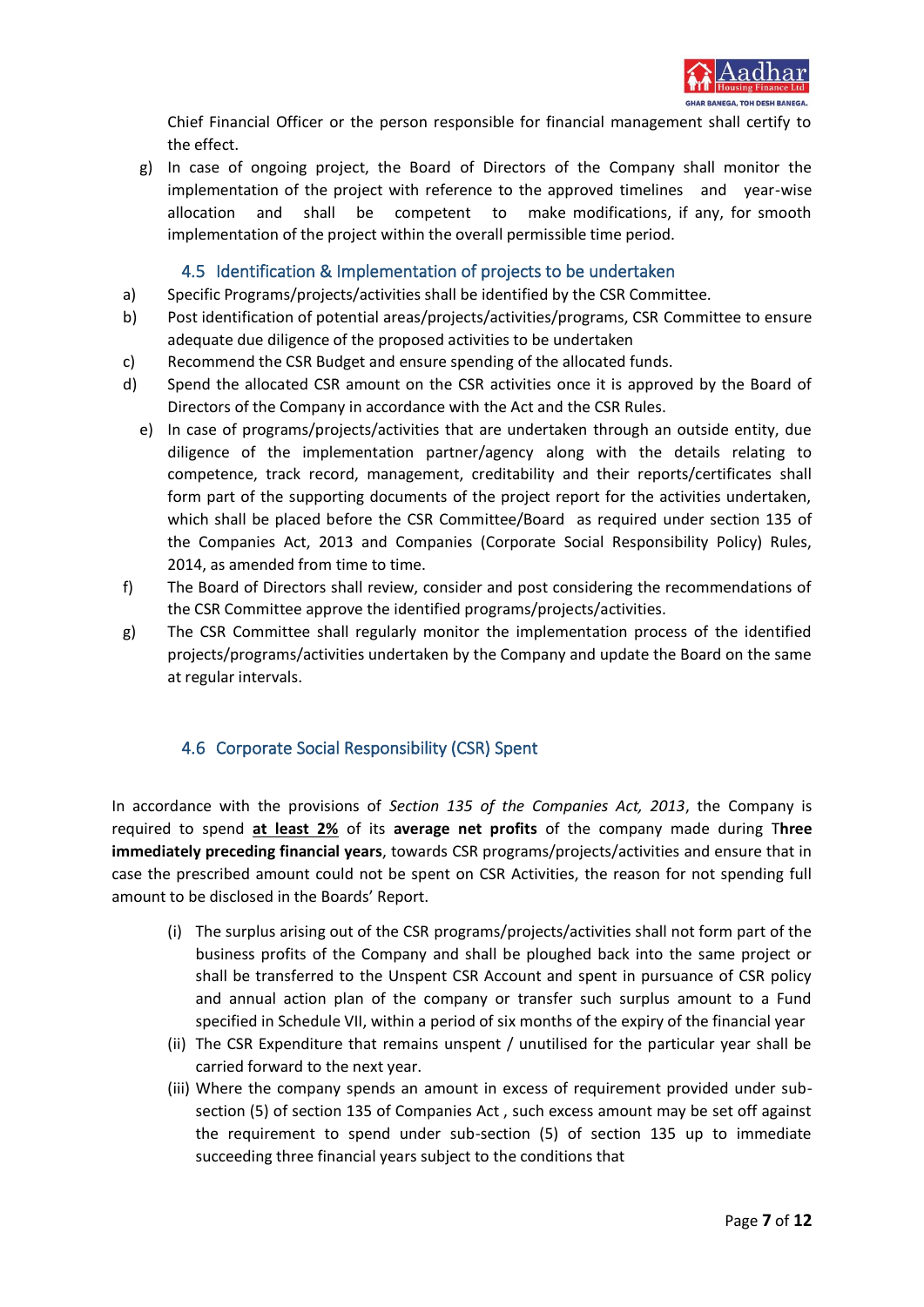

- $\circ$  The excess amount available for set off shall not include the surplus arising out of the CSR activities, if any, in pursuance of CSR rules
- o The Board of the company shall pass a resolution to that effect.
- (iv) The CSR amount may be spent by a company for creation or acquisition of a Capital Asset, which shall be held by:
	- o Company established under section 8 of the Act, or a Registered Public Trust or Registered Society, having charitable objects and CSR Registration Number under sub-rule (2) of rule 4 of CSR Rules; or
	- o Beneficiaries of the said CSR project, in the form of self-help groups, collectives, entities; or
	- o A public authority:

Provided that any capital asset created by a company prior to the commencement of the Companies (Corporate Social Responsibility Policy) Amendment Rules, 2021, shall within a period of one hundred and eighty days from such commencement comply with the requirement of this rule, which may be extended by a further period of not more than ninety days with the approval of the Board based on reasonable justification.

- (v) CSR programs/projects/activities meant exclusively for employees and their families will not qualify under CSR spent.
- (vi) Contribution of any amount directly or indirectly to any political party shall not be considered as CSR program/project/activity.
- (vii)CSR Expenditure shall not include any expenditure on any program or project or activities which is not in conformity with the Company's CSR Policy and the activities enumerated under *Schedule VII of the Companies Act, 2013*.

#### 4.7 Transfer of unspent amount to unspent CSR Account

- <span id="page-8-0"></span>a. Unless the unspent amount relates to any ongoing project referred to in sub-section (6), of section 135 of the Companies Act, the Company shall transfer such unspent amount to a Fund specified in Schedule VII, within a period of six months of the expiry of the financial year.
- b. Any amount remaining unspent under sub-section (5) of section 135 of the Companies Act, pursuant to any ongoing project, fulfilling such conditions as may be prescribed, undertaken by a company in pursuance of its Corporate Social Responsibility Policy, shall be transferred by the company within a period of thirty days from the end of the financial year to a special account to be opened by the company in that behalf for that financial year in any scheduled bank to be called the Unspent Corporate Social Responsibility Account, and such amount shall be spent by the company in pursuance of its obligation towards the Corporate Social Responsibility Policy within a period of three financial years from the date of such transfer, failing which, the company shall transfer the same to a Fund specified in Schedule VII, within a period of thirty days from the date of completion of the third financial year.

#### 4.8 Execution of CSR activities

#### 4.8.1 Identification of Priority Areas

<span id="page-8-2"></span><span id="page-8-1"></span>**Priority Areas identified for Corporate Social Responsibility (CSR) spent under this policy are:**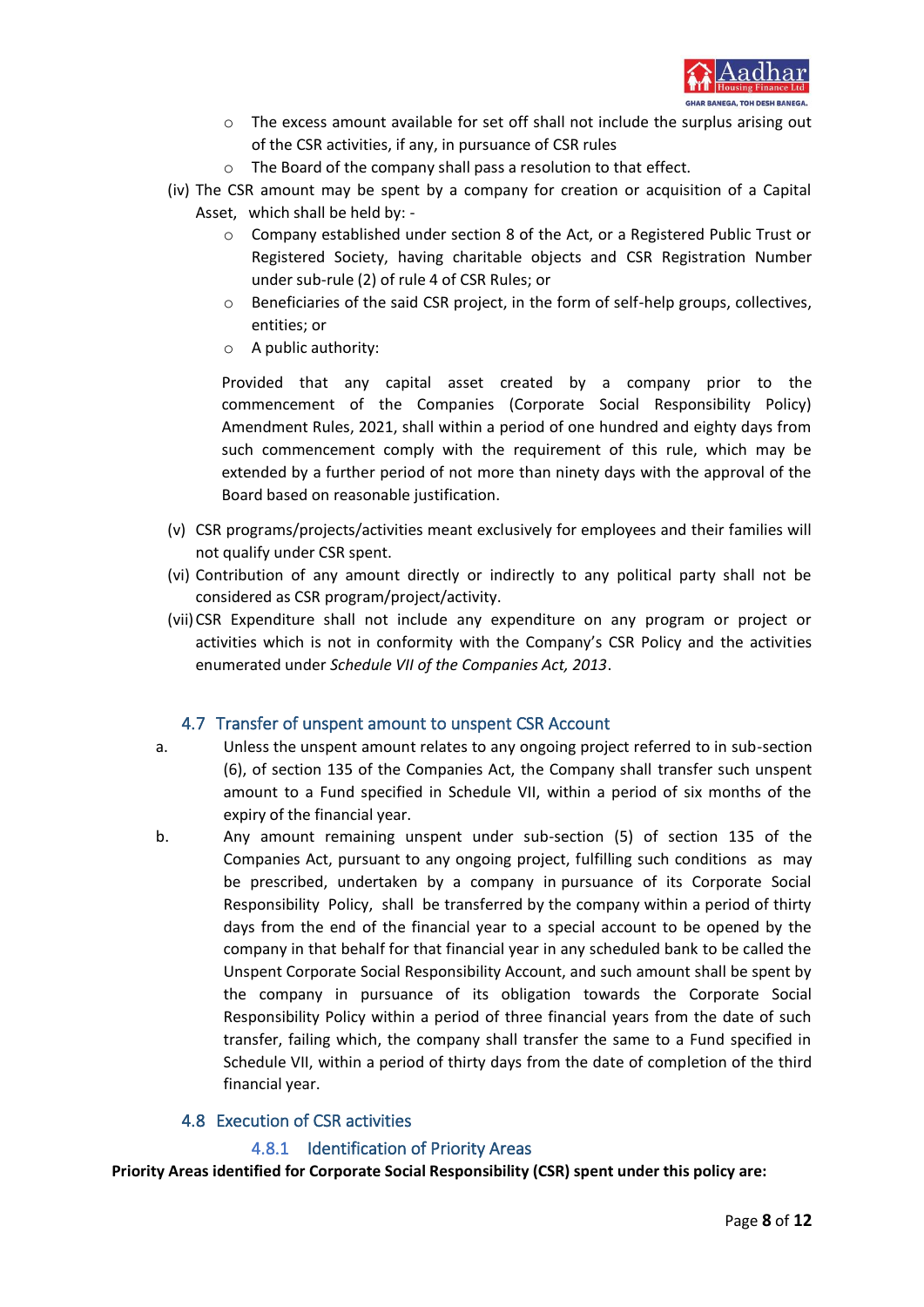

- i. Eradicating hunger, poverty and malnutrition, promoting health care including preventive health care and sanitation including contribution to the Swach Bharat Kosh set-up by the Central Government for the promotion of sanitation and making available safe drinking water
- ii. Promoting education, including special education and employment and enhancing vocation skills especially among children, women, elderly and the differently abled and livelihood enhancement projects
- iii. Promoting gender equality, empowering women, setting up homes and hostels for women and orphans; setting up old age homes, day care centres and such other facilities for senior citizens and measures for reducing inequalities faced by socially and economically backward groups.
- iv. Measures for the benefit of armed forces veterans, war widows and their dependents.

The Policy shall be open to accommodate any activities as defined in *Schedule VII of the Companies Act, 2013* as and when required.

Company will seek to identify suitable programs/projects/activities as per the Company's CSR Policy and the activities enumerated under *Section 135 & Schedule VII of the Companies Act, 2013*, for execution/implementation in line with the CSR objectives of the Company that will benefit the community for which those programmes are intended.

The implementation of the CSR programs/projects/activities may be undertaken by the Company itself or through entities mentioned from point number (a) to (d) as mentioned below:

- a) A company established under section 8 of the Act, or a registered public trust or a registered society, registered under section 12A and 80 G of the Income Tax Act, 1961 (43 of 1961), established by the company, either singly or along with any other company, or
- b) A company established under section 8 of the Act or a registered trust or a registered society, established by the Central Government or State Government
- c) Any entity established under an Act of Parliament or a State legislature;
- d) A Company established under section 8 of the Companies Act, or registered public trust or a registered society, registered under section 12A and 80G of the Income Tax Act, 1961 and having an established track record of at least three years in undertaking similar activities; Provided that, every entity, covered under clause (a) to (f), as above who intends to undertake any CSR activity, shall register itself with the Central Government by filing the form CSR-1 electronically with the Registrar, with effect from the 01st day of April 2021 and to get the unique CSR Registration number, with effect from 1st April, 2021 , as required under Rule 4 of Companies (Corporate Social Responsibility Policy) Amendment Rules, 2021.
- e) Company may build CSR capacities of its own personnel as well as those of its Implementing agencies through Institutions with established track record of at least three financial years but such expenditure shall not exceed 5% of the CSR expenditure of the company in one financial year.
- f) CSR programs or projects or activities undertaken in pursuance of the Company's normal course of business shall not qualify as CSR expenditure.
- g) Preference shall be given to the local area and areas around where the company operates for CSR spending.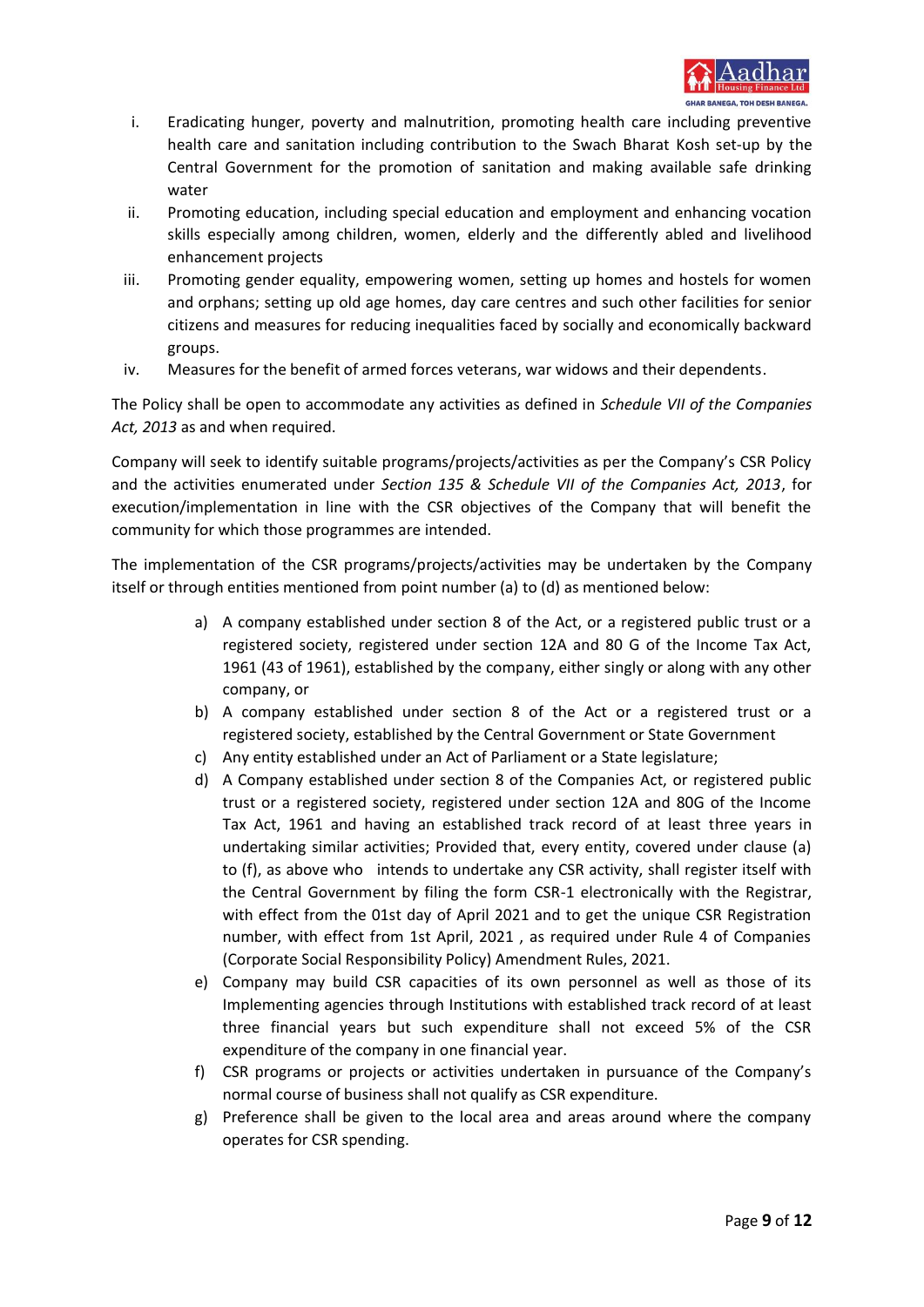

- h) CSR programs or projects or activities undertaken in India only shall amount to CSR expenditure, except for training for Indian sports personnel, representing any State or Union Territory at National level or India at International level.
- i) Following Activities shall also be not considered as CSR Expenditures:
	- a. Contribution of any amount directly or indirectly to any political party under section 182 of the Act;
	- b. Activities benefitting employees of the company as defined in clause (k) of section 2 of the Code on Wages, 2019
	- c. Activities supported by the companies on sponsorship basis for deriving marketing benefits for its products or services
	- d. Activities carried out for fulfilment of any other statutory obligations under any law in force in India

The Policy shall be open to accommodate any activities as defined in *Schedule VII of the Companies Act, 2013* as and when required.

## 4.9 Reporting

<span id="page-10-0"></span>With effect from financial year 2014-15, the report of the Board of Directors of the Company shall include an annual report duly signed by the Managing Director & CEO of the Company as well as the Chairman of the CSR Committee, on CSR which shall contain such information as prescribed under section 135 of the Companies Act read with Companies (Corporate Social Responsibility Policy) Rules, 2014 as amended from time to time.

In addition to also mention that the fund utilization and management will be reported as per the MCA requirement in "ANNEXURE -II FORMAT FOR THE ANNUAL REPORT ON CSR ACTIVITIES TO BE INCLUDED IN THE BOARD'S REPORT"

Further, the composition of the CSR Committee and CSR Policy and Projects approved by the Board will be mandatorily displayed on the website of the Company for public access.

#### 4.10Monitoring mechanism

- <span id="page-10-1"></span>a) CSR committee shall be required to meet up as and when required to discuss, review and monitor the CSR activities of the Company.
- b) CSR Committee shall obtain and review the relevant progress reports and impact of various CSR programs/projects/activities implemented and to identify gaps/slippages therein and to plan corrective measures as may be required for the purpose.
- c) CSR Committee shall ensure that the projects/programs/activities that are undertaken by the Company are in compliance with various applicable laws/regulations of the areas as identified for CSR expenditure.
- d) CSR Committee shall ensure that appropriate documentation of all the programs/projects/activities, statements of the budget & expenditure are being undertaken on regular basis.
	- e) The CSR Committee shall formulate and recommend to the Board, an annual action plan in pursuance this CSR policy, which shall include the following namely:
		- o The list of CSR projects or programs that are approved to be undertaken in areas or subjects specified in Schedule VII of the Act